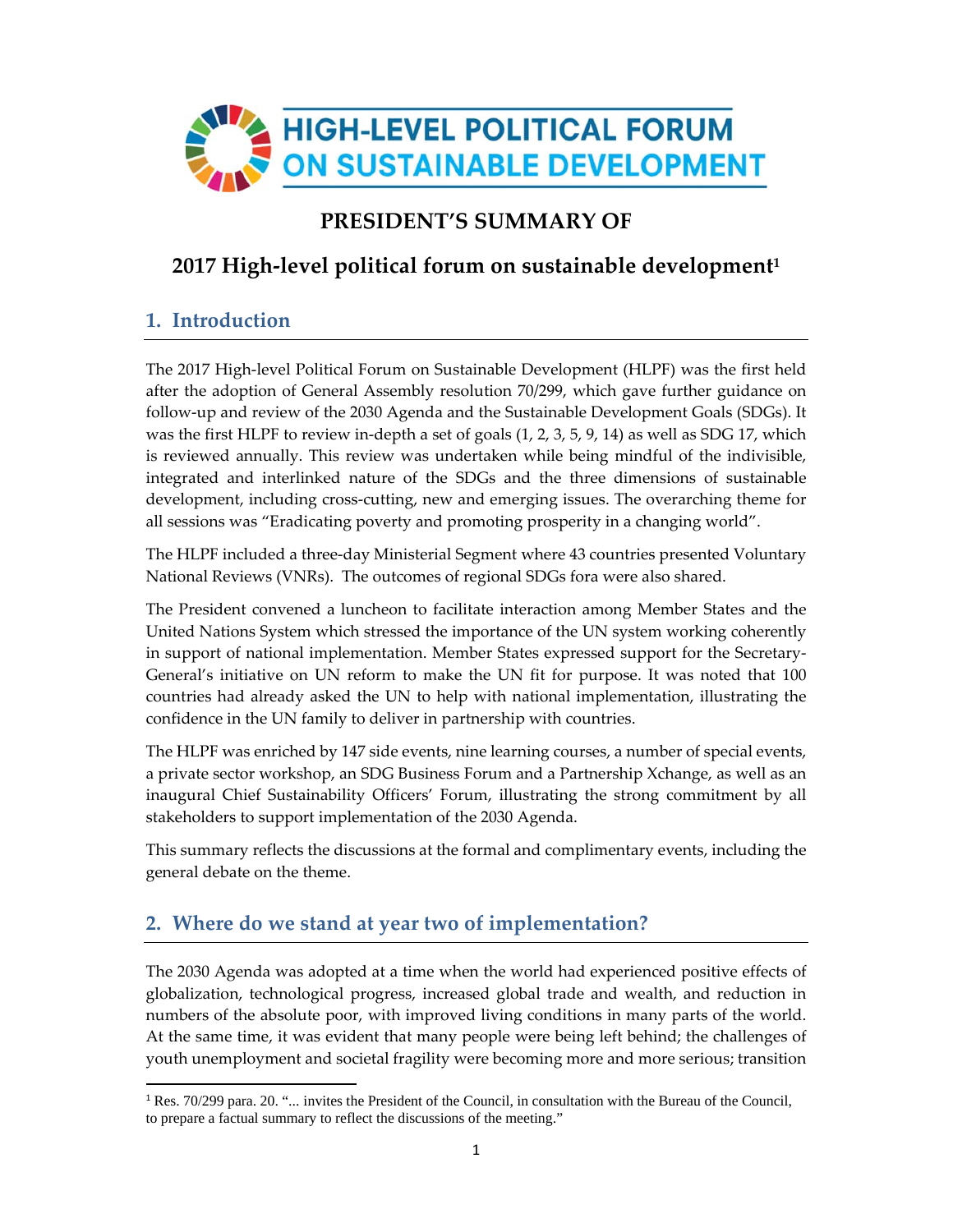to low‐carbon economy was meeting with resistance; forced displacement, migration, and risk of famine had increased in a number of fragile regions; and that inequality was becoming a global obstacle to achieving prosperity for all peoples.

Today, global wealth is unprecedentedly high, with the world economy now at USD 127 trillion. This is enough to end poverty, invest in low‐carbon energy, combat diseases and build infrastructure for the 21<sup>st</sup> century. However, it is concentrated within a limited number of people and inequalities have widened within and among countries.

The challenges before the world community are of a global nature, requiring reinforced international collaboration, solidarity and solutions; yet ultimately the responsibility for ensuring implementation of the 2030 Agenda is a national responsibility.

In this regard, some progress is evident at the two-year mark of implementation of the 2030 Agenda. National governments are strongly committed to the transformative nature of the 2030 Agenda and leaving no one behind. They have begun internalizing SDGs into their strategies and planning processes, coordinating internally and among ministries. Policymaking is increasingly becoming science‐ and evidence‐based and aligned with national budgets. Decentralization is occurring as local governments and communities adapt the SDGs to their particular circumstances. Meanwhile multi‐stakeholder engagement is increasing and changing as actors engage in structured implementation processes. Partnerships are gaining momentum, with financial and business sectors leading the way. The unequivocal understanding of the need for addressing interlinkages among the SDGs in line with the integrated nature of the 2030 Agenda, in particular through the means of implementation, was noteworthy throughout the HLPF session, as was awareness of the importance of ensuring coherence between the 2030 Agenda and other internationally agreed instruments, such as those related to climate change, disaster risk reduction, trade and human rights.

At the same time, there was broad recognition that challenges and risks ahead are daunting, giving added weight to the need for strengthened solidarity, collaboration and coordinated action to ensure that no one is left behind. While progress was noted in addressing poverty, hunger and malnutrition, they remain the overarching challenges of the 2030 Agenda, with trends in some regions moving in the wrong direction. More than 767 million people continue living on less than \$1.90 a day, with many of the extreme poor concentrated in fragile settings, where conflict and other systemic issues hamper effective interventions. In this context, the need to transcend income per capita assessment through indicators that would include access to education and health services, life expectancy, etc. was also discussed.

Environmental stressors were seen as impacting health in myriad ways, with impacts expected to grow in strength and severity unless action is taken. Climate change exacerbates natural disasters and intensifies vector‐borne disease prevalence, while steps to mitigate climate change effects can have collateral benefits for health. Many highlighted the strong links between ocean health and human wellbeing, in particular in the context of SIDS.

Lack of social inclusion and widening inequality remains a significant challenge, both within and among countries. In particular, the young, indigenous people, older people, rural workers, people with disabilities and people affected by conflict are seen as vulnerable. The perils of people on the move, including migrants, are increasing. Women and girls remain deprived of basic rights and opportunities in many parts of the world. They are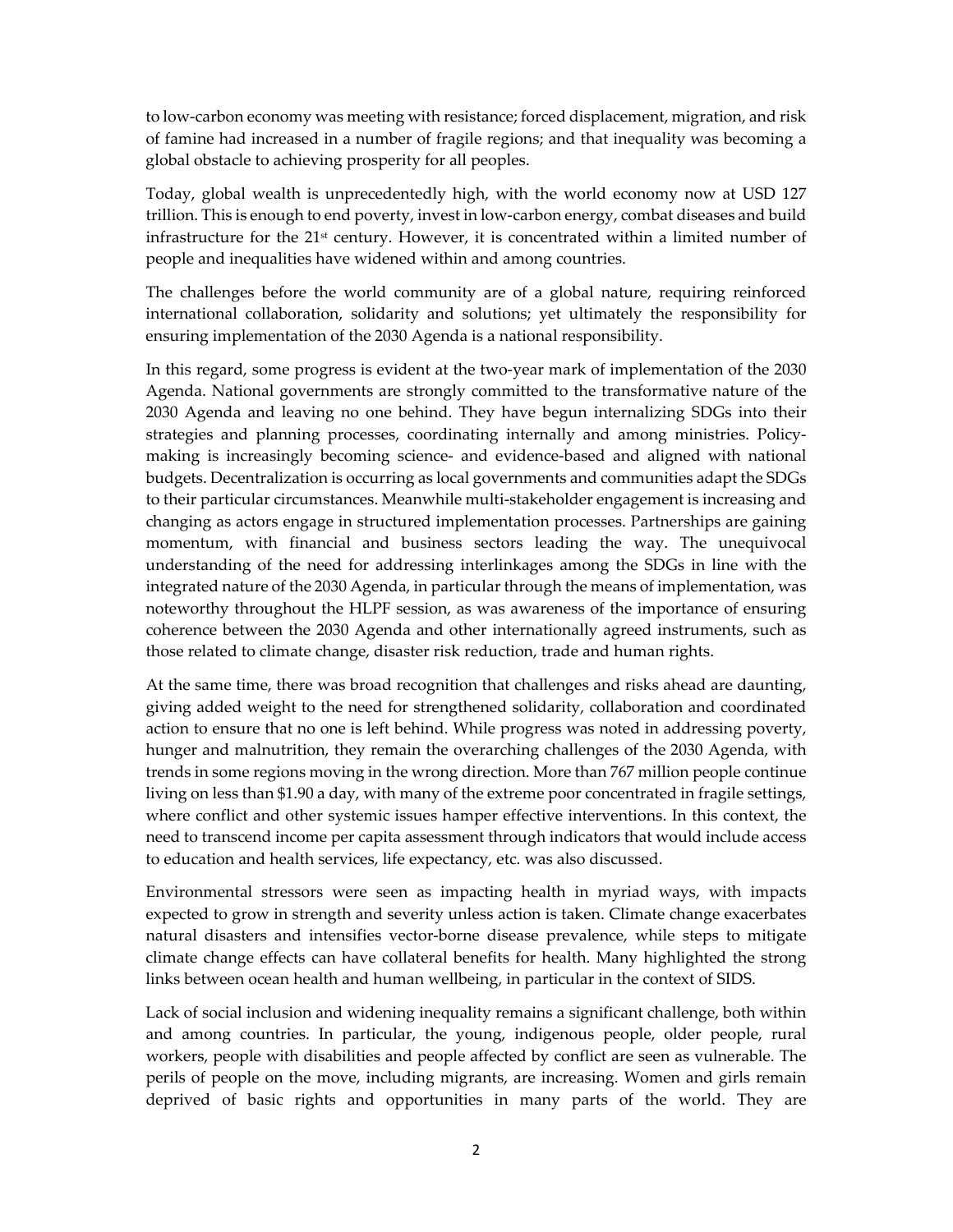disproportionally impacted by climate change, disasters and conflict, especially when living in poverty and are often being forced into child marriages and suffering from genital mutilation and violence without access to health and reproductive services and rights. At the same time, they must be recognized as significant agents of change able to drive development and prosperity, when empowered.

The resources needed to implement the 2030 Agenda are significant but obtainable. Many countries remain short of their ODA commitments, and new resources must be generated domestically as well as through addressing illicit financial flows and loopholes. The financial and private sectors must be engaged and investments directed in service of the SDGs. Access to universal health coverage, free primary and secondary education, enhanced water supply systems, stable and reliable energy, and resilient and safe infrastructure that supports national development were noted as key enablers for poverty eradication, entailing significant investment demands.

Lack of official statistics, data and effective monitoring systems remain a significant challenge to measuring progress, in particular at the SDG target level in relation to new elements of the SDGs that measure the transformative propositions of the 2030 Agenda. Lastly, science and technology must be brought to bear on the SDGs, with knowledge and know‐how made accessible to all.

## **3. Regional and sub‐regional implementation**

The HLPF recognized the importance of the regional dimension in supporting effective implementation and review of the 2030 Agenda. Regional cooperation and integration plays an increasing role in supporting sustainable development, including through South‐South cooperation, peer learning, and the sharing of experiences among countries. The contribution of Regional Forums on Sustainable Development (RFSD) enables connection between the national and global levels. It is important to ensure that the RFSD are inclusive multistakeholder spaces where coordination and engagement can be facilitated.

Although progress differs between regions, common positive trends have evolved around the improved alignment of regional and sub‐regional agendas, policy frameworks and visions with the 2030 Agenda. Countries have improved inter-institutional and inter-sectoral coordination, adopted sustainable development strategies, and parliaments are mainstreaming the SDGs, with provinces locally adapting the SDGs for implementation.

Empowerment of women and youth was highlighted by all regions as key drivers of change. Removing barriers to women's productive employment and political participation and investing in education for youth, with equal opportunities to girls and boys, are necessary to successfully implement the 2030 Agenda. Participants agreed that mobilizing both domestic and foreign resources and improved tax management, especially addressing tax havens, is essential in this regard.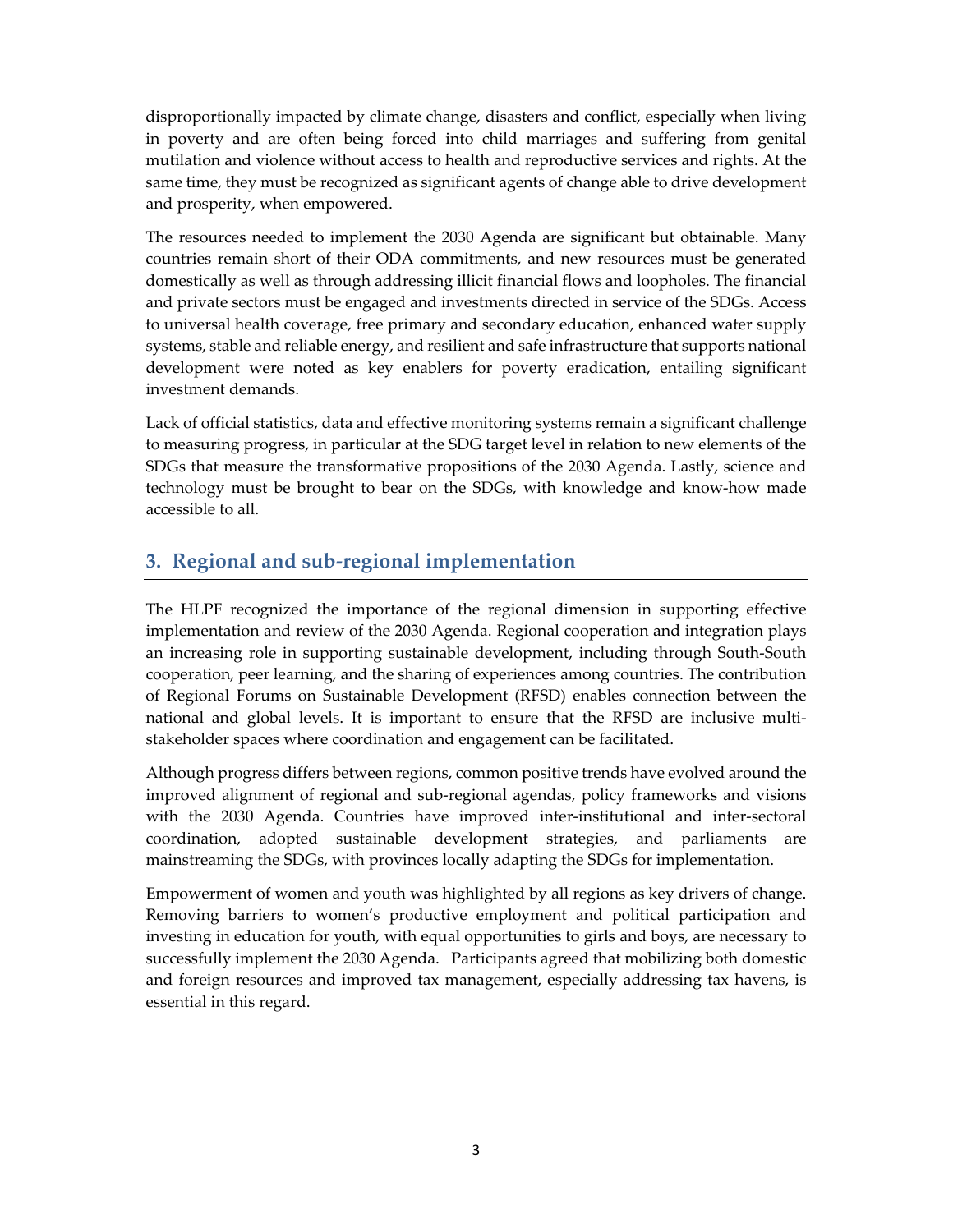# **4. Eradicating poverty and promoting prosperity in a changing world**

### **A. Addressing multi‐dimensions of poverty and inequalities**

Participants widely recognized that many dimensions of poverty and deprivation must be addressed in order to eradicate poverty worldwide. Deprivation in the areas of healthcare, education, economic opportunity, women's empowerment and gender equality, housing or natural resource management, among others, have direct correlation to poverty.

The Millennium Development Goal (MDG) era achieved significant progress in addressing poverty in the developing world, but progress was uneven, allowing high levels of inequity to persist and leaving many behind. Equity is therefore considered a fundamental principle guiding all efforts, while social inclusion and engagement of relevant stakeholders were identified as important preconditions for poverty eradication. Children were recognized as suffering disproportionately, and requiring particular attention.

High quality, disaggregated data was seen as central to support decision-making and efforts to eradicate poverty by addressing interlocking negative trends such as climate change, destruction of natural resources that provide ecosystem services, pollution, and other environmental stressors that can undermine progress. Meeting data needs in these areas was of paramount importance. Targeted measures (precision poverty alleviation) based on disaggregated data was highlighted. The "Multi‐Dimensional Poverty Index" (MPI) was noted by some as a useful tool to analyse domestic poverty conditions, complimenting traditional, income‐based measures.

### **B. Multi‐stakeholder perspectives**

Major groups and other stakeholders played a central role in the formulation of the 2030 Agenda, and are active in national level implementation. Continued effective participation of all sectors of society is important, including in reviews at national and global levels. Challenges persist in ensuring that implementation is inclusive. Governments were encouraged to find ways to further incorporate the voices of major groups and other stakeholders into national implementation and review processes, recognizing they represent both voices of advocacy and actors of implementation.

Stakeholders highlighted actions necessary to ensure successful implementation of the 2030 Agenda. Gender equality and the end of discrimination towards all vulnerable groups, including persons with disabilities, older persons, indigenous peoples, youth and the lesbian, gay, trans and intersexual community should be prioritized. Innovative funding mechanisms should be considered for global activities, such as voluntary solidarity contributions, including philanthropy; debt instruments and bonds; and market-based state guarantees, incentives, insurances and other mechanisms.

### **C. SAMOA Pathway**

To achieve the SDGs in SIDS, commitment is required at the highest political level, supported by broad political consultation and collaboration across traditional alignments. Transformational leadership that can strategically guide all sectors must be at the core. National mainstreaming of the SAMOA Pathway and the SDGs, inclusive with mid‐term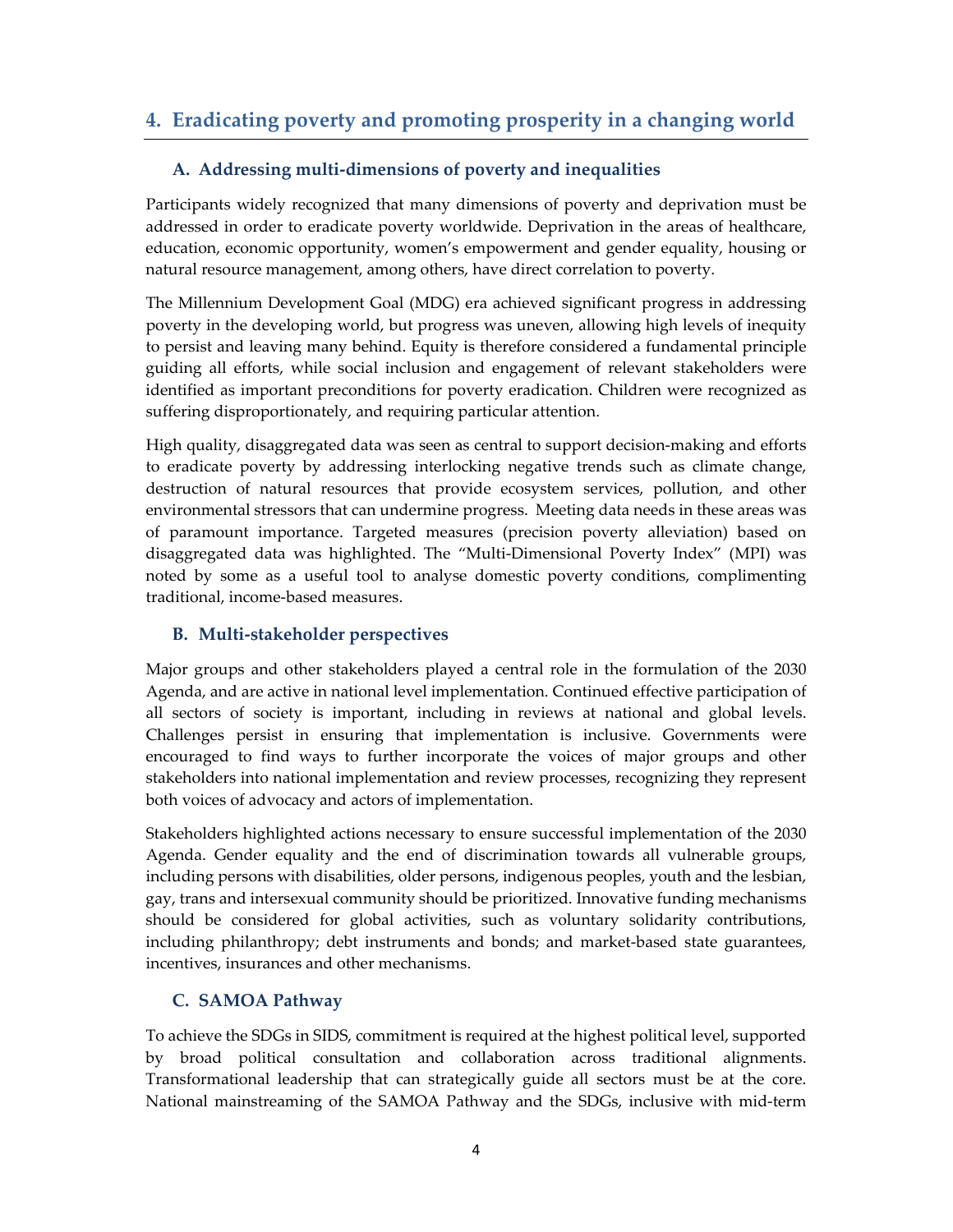frameworks and budgets, is critical to foster national ownership of the 2030 Agenda and ensure positive synergies. Building capacity across all sectors, especially regarding collection and use of data, is necessary, as is public information sharing to enhance transparency and accountability and to build trust.

Stakeholder engagement and effective partnerships of all kinds are key to the implementation of the SDGs for SIDS, as evidenced by the partnerships of the SAMOA Pathway and latest pledges derived from the United Nations Conference to Support the Implementation of Sustainable Development Goal 14. Regional initiatives such as the Pacific Non‐communicable Diseases Roadmap and many others were noted for addressing the overwhelming burden of communicable and non‐communicable diseases, strengthening tobacco control, improving nutrition and food security while combating obesity, improving the efficiency of the consumer health dollar, and strengthening evidence-based policies and decision making to ensure resources and strengthen resilience. As an example of successful implementation of a request made under the SAMOA Pathway, the FAO informed the meeting on the content of the recently launched "Global Action Programme (GAP) on Food Security and Nutrition". The GAP is a framework within which SIDS and their development partners can work to design and implement more coherent actions to promote food security and nutrition.

#### **D. Countries in special situations and Middle Income Countries**

The HLPF recognised that only through the meaningful participation of those furthest left behind and where challenges are amplified and impacts exacerbated, can we advance the implementation of the 2030 Agenda. Just as prosperity limited to a portion of a country does not equate to transformation, transformation will not become a reality if only a few countries achieve the SDGs.

Development finance for countries in special situations needs to be more reliable, sourced from multiple stakeholders and targeted towards the specific needs of different countries. The plight of recently graduated LDCs was also addressed especially in relation to lack of access to concessional funding, while vulnerabilities still persist. New funding sources, technologies, tradability of services, new demographic dynamics, alliances and partnerships should be explored for their contribution to driving the eradication of poverty and promoting prosperity. Domestically, systematic collaboration between governments and communities is required to address barriers to the financing of SDGs, such as a lack of capacity, accountability, tax evasion and illicit flow of funds, as well as understanding of the benefits of collaboration.

Investments in smallholder agriculture was identified as a primary means for LDCs, LLDCs and post-conflict countries to develop resilience and achieve targets related to health and wellbeing, gender equality and empowerment of women and girls, climate action, and other SDGs. Unemployment remains the greatest challenge for LDCs, which means that ensuring sustained, greener economic growth remains a priority. Being landlocked poses particular challenges that should be addressed through improving all modes of transport to achieve better access to markets and to new, context-specific technologies, while post-conflict countries expressed specific development needs that often suffer from fragmentation of development planning.

Middle-income countries (MIC) account for 75 per cent of the global population, more than one third of the global GDP, and one quarter of the global export and import industry. The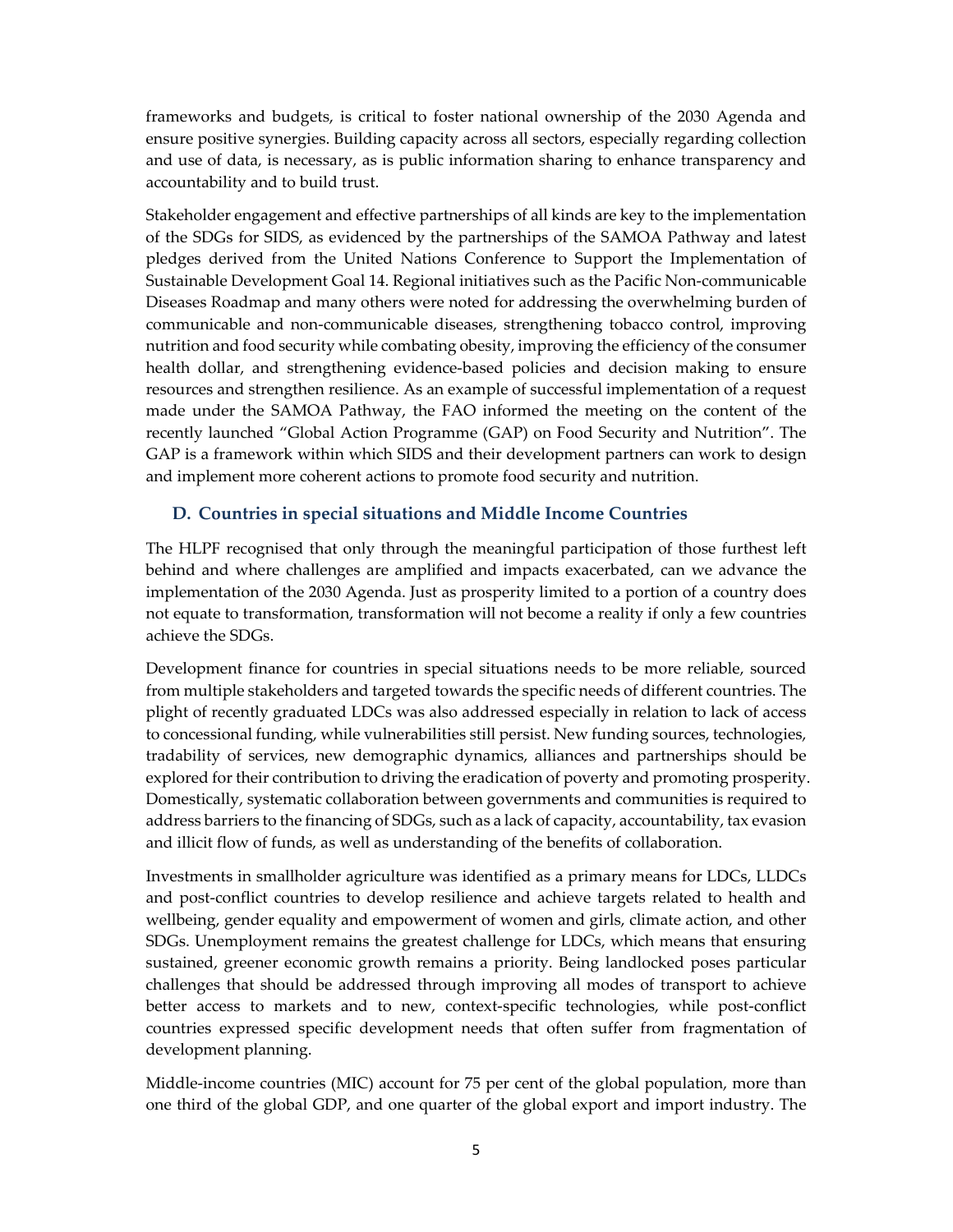shift in global distribution of poverty and its eradication is representing challenges for many. It was therefore suggested that their classification should include an assessment that transcends income per capita and take into account life expectancy, institutional development, people living in poverty, vulnerable groups, unemployment, and technological progress, among other indicators. The sustainable development of MICs would benefit other countries, including LDCs, and would in some instances have the potential of stabilizing a region in conflict.

## **5. Review of progress of focus SDGs**

#### **SDG1: End Poverty in all its forms everywhere**

Most progress toward SDG 1 was seen in East and South‐East Asia, while sub‐Saharan Africa remains behind. Many who have escaped poverty are at risk of falling back. Social protection coverage varies and still misses many vulnerable populations. Less than half of the world's population are effectively protected by a social protection system, with coverage varying widely across countries and regions. The extreme poor are most often concentrated in rural areas and rely on agriculture for their livelihoods. Half of these are children, and most have little or no education. Disaster risk is highly concentrated in low- and lower-middle-income countries. In relation to the size of their economies, SIDS have borne a disproportionate impact from disasters. Climate risks continue to impact all countries, with the poorest least able to cope. While anti‐poverty policies have reduced the number of people living below the poverty line, generally they have not been able to help those living at or close to the poverty floor.

Holistic approaches to rural transformation and investment in rural actors—particularly women, children and youth—was recognized as a priority, and many reiterated the importance of gender equality and women's empowerment. Those hardest to reach are often concentrated in areas with high risk of natural disasters, living in fragile states or in countries in conflict requiring particular attention. Overall, this amplifies the challenges to progress in SDG1, unless progress is made in interlinked SDGs.

Social inclusion was broadly recognized as key to ensuring that no one is left behind. Decent work with liveable wages, universal social protection, targeted poverty alleviation, and quality education remain key tools for poverty eradication, and many Member States highlighted successful practices in this regard. At the national level, the importance of quality institutions, improved coordination across the government and the relationship between governance and equity were also raised.

Investments in infrastructure, access to stable and reliable energy, and upgrading dilapidated housing were also noted as enablers for poverty eradication that illustrate as well the interlinkages with other SDGs.

### **SDG2: End hunger, achieve food security and improved nutrition and promote sustainable agriculture.**

Addressing SDG2 requires recognizing the close interdependence between poverty and hunger. At the current rate of progress, the world is not expected to reach the zero hunger target by 2030. Food security and sustainable agriculture are also closely interlinked with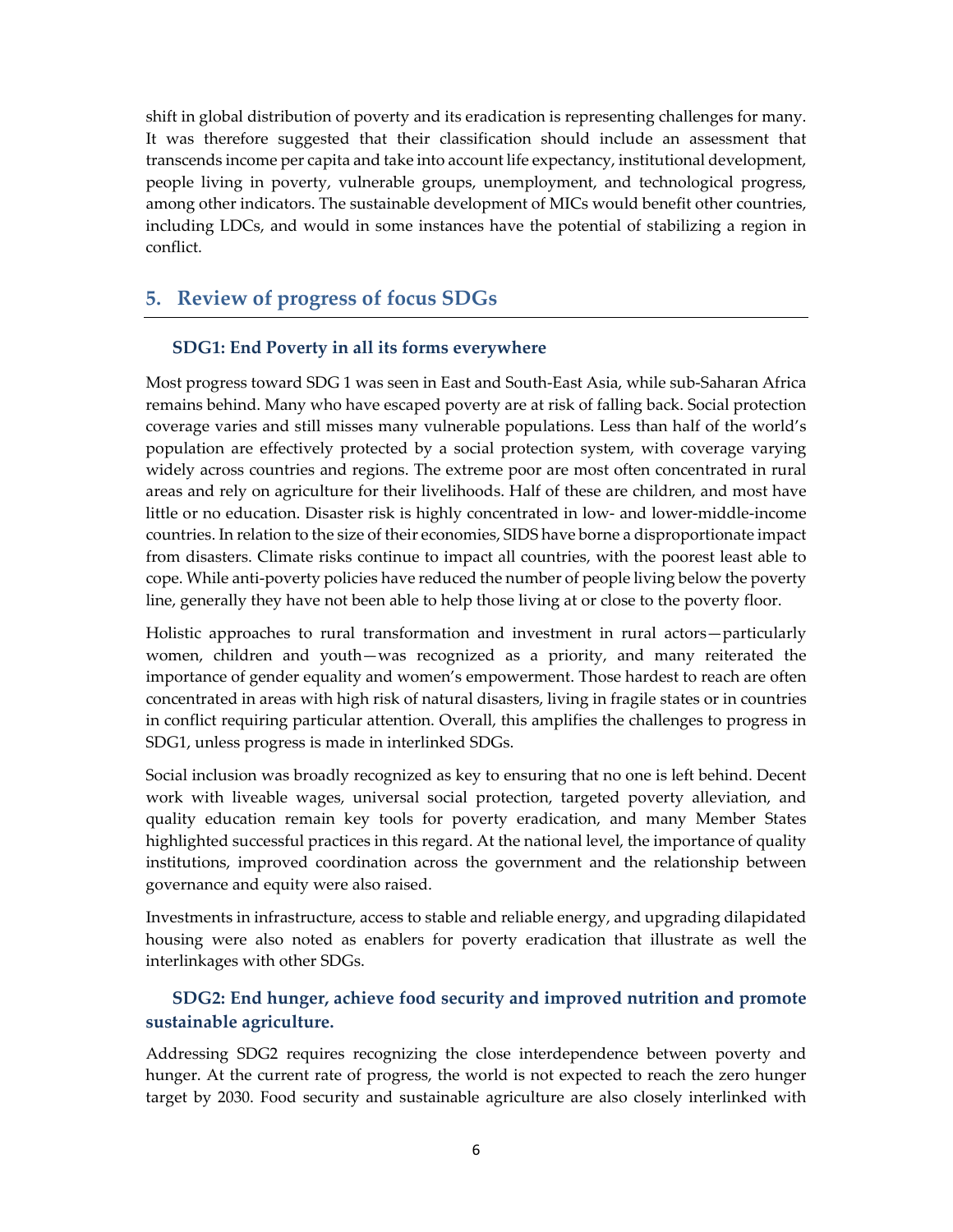other SDGs. Food systems, environment, water and sanitation, climate change, social justice, health, and peace and stability all impact each other. Agriculture is multifunctional and provides much more than food. It generates income, employment, peace and stability. Climate change, conflict, lack of appropriate policies and equitable tenure rights, and insufficient investment continue to hinder progress in ensuring food security.

It is necessary to adopt a food systems approach and to look at consumption and production together. Malnutrition remains a global problem with long‐term impacts, particularly to children. Hidden hunger and micronutrient deficiencies affect the vulnerable, such as people with disabilities, the old and the poor. Obesity and related diseases such as diabetes burden health care systems. Food and nutrition systems require better governance, with behaviour changes promoted by education, tax policies and labelling systems.

Small‐scale farmers are central to all food systems. Agriculture needs to become more knowledge intensive to achieve productivity targets, and diversification of production is key to avoid land and water degradation and build resilience to climate change, pests and disease. Inclusive policy processes and partnerships with a human rights based approach and involvement of all stakeholders, including the technical and financial communities, is required. Policy coherence enables synergies among sectors, but also means negotiating trade‐ offs. Women's empowerment and gender equality remain key for achieving food security and sustainable agriculture.

#### **SDG3: Ensure healthy lives and promote well‐being of all at all ages**

Countries review of SDG3 emphasized the multi‐sectoral nature of successful health interventions and the need to address the social determinants of health, in order to support progress in other SDGs. Health solutions need to take a human rights approach, proactively address stigma, include awareness raising, education, women's empowerment including addressing child marriage and women's sexual and reproductive health, climate change and pollution, financial mechanisms, increasing training and provision of health care workers and devoting adequate and timely funding, technology and innovation.

While progress has been made in a number of key areas, there are still populations and regions that are at risk of being left behind, including adolescents, indigenous people, older people, people in conflict and post-conflict situations, migrants, rural workers, people with disabilities, and others. Participants universally recognized the importance of working across sectors, including the private sector. Some noted the need for institutional reform, also in that of the United Nations' support to countries.

#### **SDG5: Achieve gender equality and empower all women and girls**

The HLPF recognized that gender equality and the empowerment of women was not merely a goal, but a prerequisite for prosperous societies and the achievement of the 2030 Agenda. While progress was noted in ending discrimination against women and girls in laws, policies and practices since the adoption of the 2030 Agenda, systemic and structural changes had far to go in some parts of the world. Violence against women and girls and child marriage are still prevalent in some regions. Women still spend more time than men caring for family members and on domestic duties. Women continue to be largely underrepresented in decision‐making in public and private spheres and face constraints related to access to and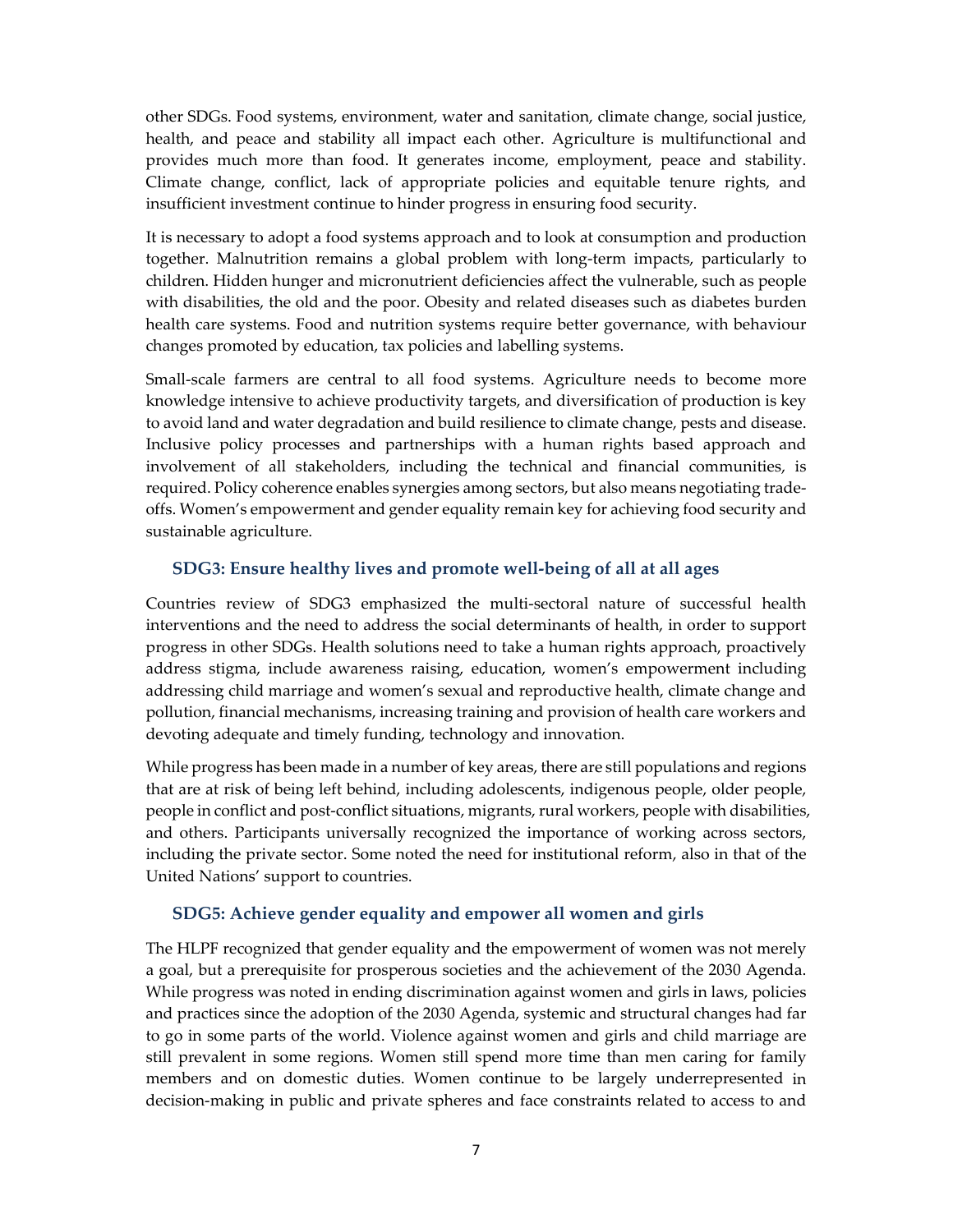control over productive resources, limited employment in skill based industries, exclusion in skills development programmes and access to financial resources. The consequences of armed conflict and political instability on women and girls are devastating, and must be urgently addressed.

Participants recognized the critical link between women's empowerment, breaking poverty cycles and enhancing economic growth. Efforts are concentrated on strengthening the means of implementation of SDG 5, addressing violence against women, supporting women's participation in the labour market and in decision-making, promoting women's health and access to services, and improving institutional frameworks by integrating SDG 5 into long‐ term development plans, localizing the SDGs and prioritizing investment in genderdisaggregated data. Some highlighted knowledge sharing among countries and the importance of adopting the SDG 5 indicator guidelines, with these indicators serving as a baseline for national efforts. Creating synergies and strategic alliances, including among the BPfA, CEDAW and CSW, and between state and non‐state actors, can improve progress.

### **SDG9: Build resilient infrastructure, promote inclusive and sustainable industrialization and foster innovation.**

Robust and well‐planned infrastructure is recognized as underpinning all economic growth. Manufacturing is seen as a principal driver of economic development, employment and social stability with transport, information and communication technologies, electricity, water and sanitation necessary for industrialization to provide jobs and economic wellbeing. A call was made to ensure that development partners support developing countries in improving infrastructure and connectivity to allow all access to basic services and to boost industrialization, including by technology transfer. The importance of equally sharing the benefits of innovation was emphasized

Supporting small and medium‐sized enterprises (SMEs) and microenterprises, including through access to financing and ICT for trade was highlighted. Policy coherence, investment and policy planning need to be industry‐specific, and the role of social infrastructure related to education, health, legal, financial and monetary systems should be recognized.

Formulating trade rules that promote inclusive growth, removing trade barriers, tariff and non‐tariff alike was stressed, along with increasing local demand by empowering the middle classes in developing countries. It is important to ensure that industrialization and infrastructure development does not harm the environment, and that resilient, green infrastructure safeguards citizens and can simultaneously provide solutions for both mitigation and adaptation to climate change. Technology should be utilized to find solutions for ensuring strategic commodities, such as food, energy and water.

### **SDG14: Conserve and sustainably use the ocean, seas and marine resources for sustainable development.**

The Ocean Conference pointed to the urgent need for action to safeguard our oceans and seas and recognizing the interdependence of human wellbeing and the ocean. The double challenge of increasing output while safeguarding the ocean and seas was raised by many. With the adoption of a Call for Action enumerating a comprehensive plans of action to be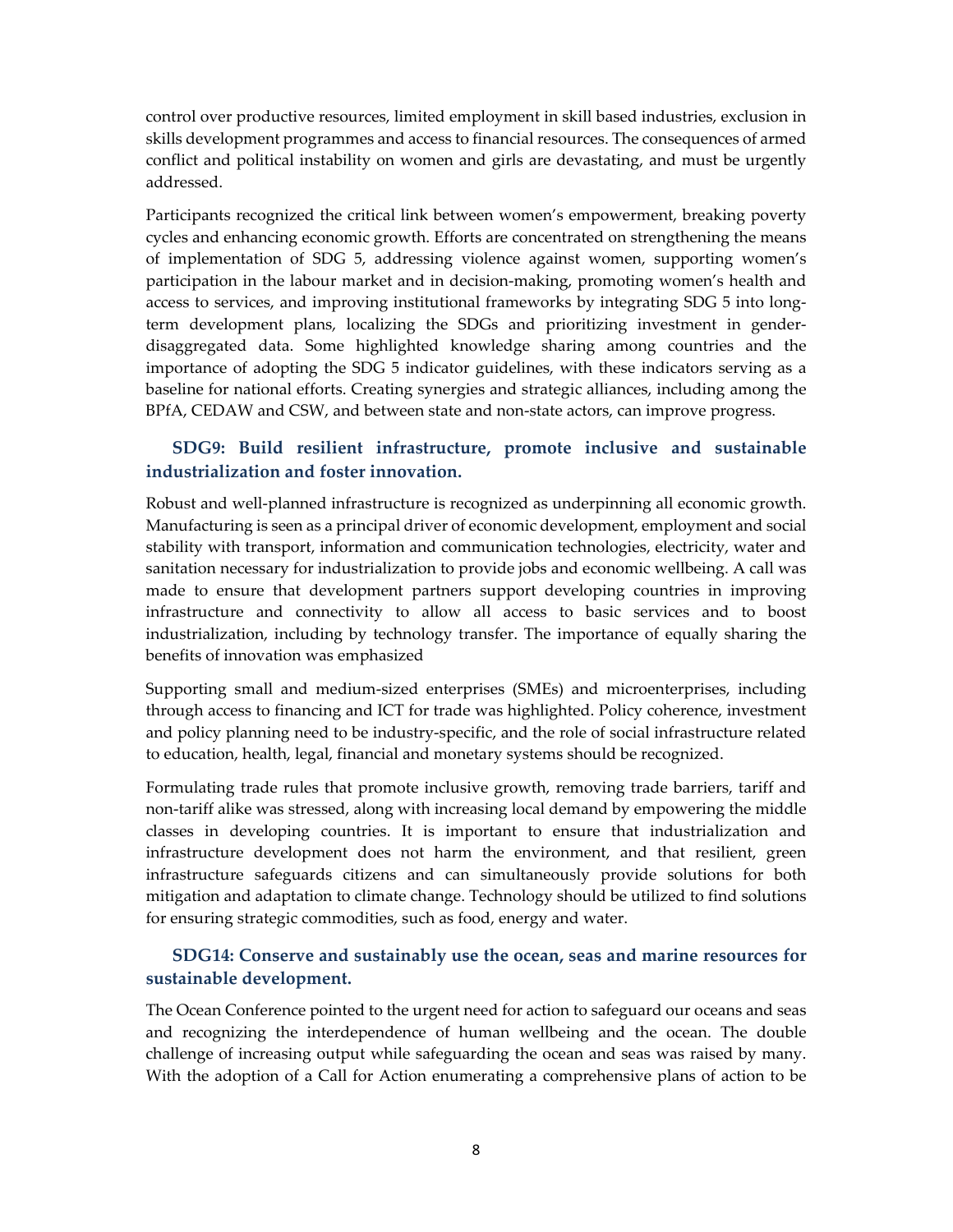taken by all actors, the Ocean Conference made significant headway in addressing the ocean challenges in the context of the 2030 Agenda.

Climate change, overfishing and marine pollution continue to jeopardize gains made in ocean conservation and establishment of marine protected areas. The proportion of world marine fish stocks within biologically sustainable levels is declining, while alarming levels of ocean acidification hinders resilience of ocean ecosystems, especially coral reefs. The ocean provides promising sources for renewable energy, such as tidal, wave and wind energy. The importance of addressing both climate change mitigation and adaptation was repeatedly stressed, as were the special challenges faced by SIDS.

The Ocean Conference forged new partnerships to achieve SDG 14, including through nearly 1400 voluntary commitments, which must be followed up on. Some speakers welcomed the proposal made by Portugal and Kenya to hold a second conference on the ocean in 2020, while others proposed utilizing the UNFCCC COP26 in 2020 to strengthen the link between ocean and climate action. Advancing discussions on an international legally binding instrument under the United Nations Convention on the Law of the Sea on the conservation and sustainable use of marine biological diversity beyond areas of national jurisdiction was recognized. Some suggested revisiting the Terms of Reference for UN‐Oceans to better enable follow‐up work.

National efforts, including the banning of plastic bags, combating littering and the establishment of marine protected areas has yielded positive effects. Utilization and respect of indigenous, local knowledge was highlighted as one of the best ways to ensure the integrity of implementation actions, full engagement of local communities and the notion of stewardship and responsibility for future generations.

### **SDG 17: Strengthen the means of implementation and revitalize the global partnership for sustainable development.**

#### *Investing in and financing for SDGs*

The 2030 Agenda requires a transformation of the international enabling environment. Over the past two years, notable progress has been seen in the implementation of the Addis Abba Action Agenda (AAAA) which provides a comprehensive financing framework for the SDGs. Significant gaps remain, and the current global environment presents numerous challenges to implementation of the SDGs. The international community needs to act urgently by fully implementing the AAAA at all levels.

The 2017 ECOSOC forum on financing for development follow-up (FfD Forum) saw the international community deeply committed to inclusiveness, multilateralism and the global partnership for sustainable development, despite a challenging global macroeconomic environment and the threats posed by climate change, humanitarian crises and conflicts.

Several countries noted measures taken to ensure progress in all seven action areas of the AAAA such as domestic public resources; domestic and international private business and finance; international development cooperation (including official development assistance, South‐South cooperation and development bank lending); international trade; debt sustainability; systemic issues; and science, technology, innovation and capacity building.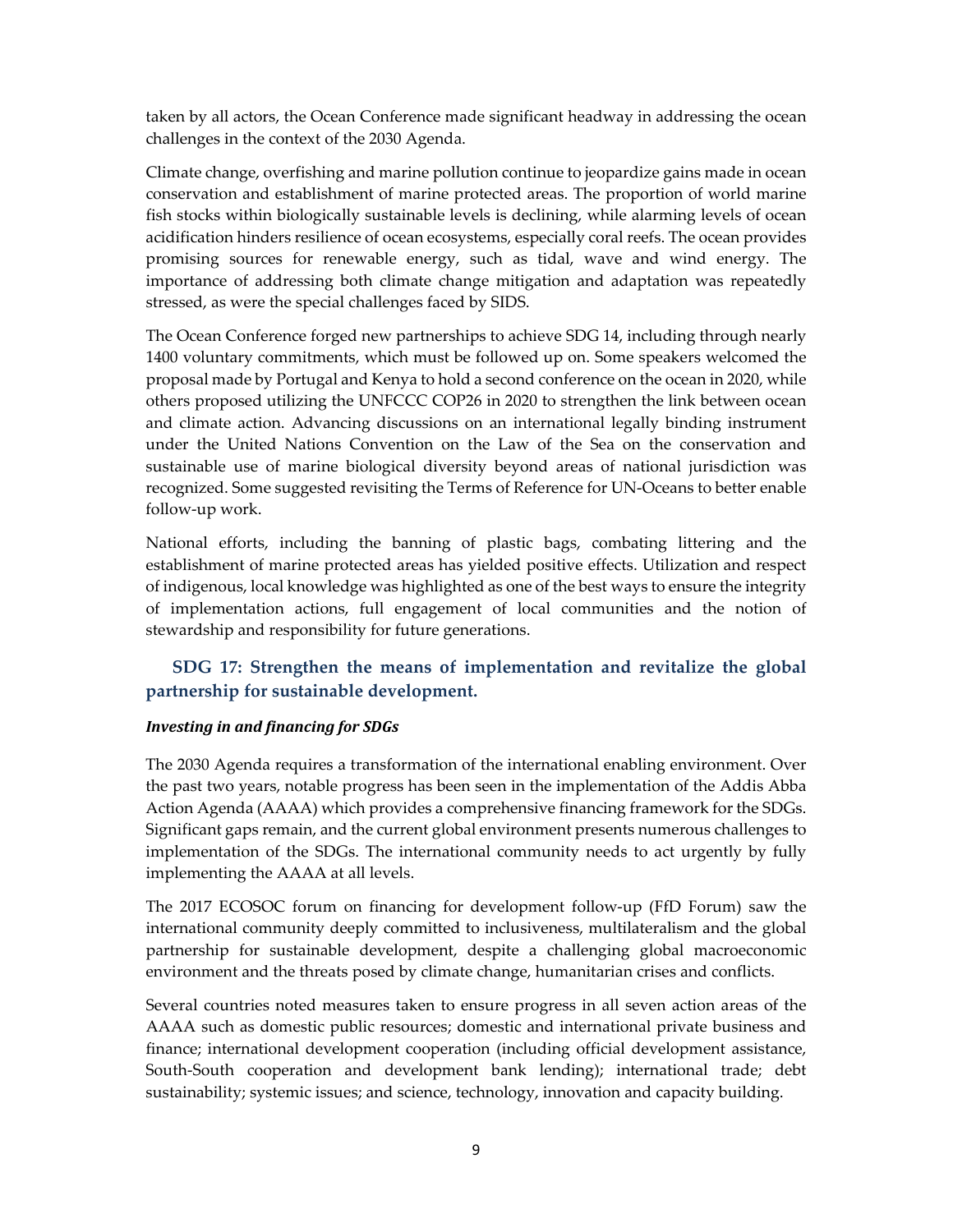An increasing number of countries are mainstreaming the AAAA into national sustainable development strategies, involving a wide range of stakeholders. Some highlighted the indispensability of greater multilateral cooperation and provided concrete examples of efforts to develop integrated national financing frameworks that take into consideration all financing sources to support cohesive, nationally owned sustainable development strategies.

Challenges include the need forincreasing the engagement of the financial sector, in particular institutional investors, in the 2030 Agenda; scaling up public and private investment in sustainable infrastructure; promoting financial innovation and building pipelines of investable projects; and mitigating the effects of climate change, both as an impediment to the financing goals of developing countries and as a harmful by‐product of trade and innovation.

In response, new approaches to channel finance are needed, with implementation of the SDGs requiring participation of all stakeholders, including the private sector and civil society. Further efforts are needed to make a strong business case for investing in the SDGs to mobilize private capital and blended finance. At the same time, a need for increased transparency and public scrutiny is clear. Some noted that the United Nations is the right place to explore guidelines to ensure that interactions with the private sector share risks and rewards fairly, include clear accountability mechanisms, and meet social and environmental standards.

Finally, it was noted that financing and investing in SDGs was not just about finance, but also about institutions and governance in order to achieve a coherent framework.

#### *Advancing science, technology and innovation for SDGs*

Flexible and participatory science, technology and innovation roadmaps at national and global levels are essential to support SDG achievement. Attention to scaling‐up smart investments by Governments, the private sector and other partners, including for building productive and human capacity for science, technology and innovation to unlock the creative potential of youth and women were discussed. More attention should be given to existing low‐cost technologies requiring scientists and innovators to engage with the realities of local communities.

Positive and negative impacts from the disruptive effects of new technologies on societies were discussed. Collaborative efforts to safeguard the voice of science in support of sustainable development actions and the policy discourse must involve the promotion of, open science, universal access and knowledge sharing, and global investment in science. The UN Technology Facilitation Mechanism and the STI Forum were highlighted as well‐placed to engage with science as an open collaborative enterprise for action on the SDGs and serve as a catalyst for multi‐stakeholder partnerships.

The current approach to engage the private sector and mobilize private resources was seen as inadequate, with a need to further explore innovative engagement structures and new ways to incentivise the private sector and other stakeholders to channel their technology and innovation‐related initiatives and efforts to STI for the SDGs.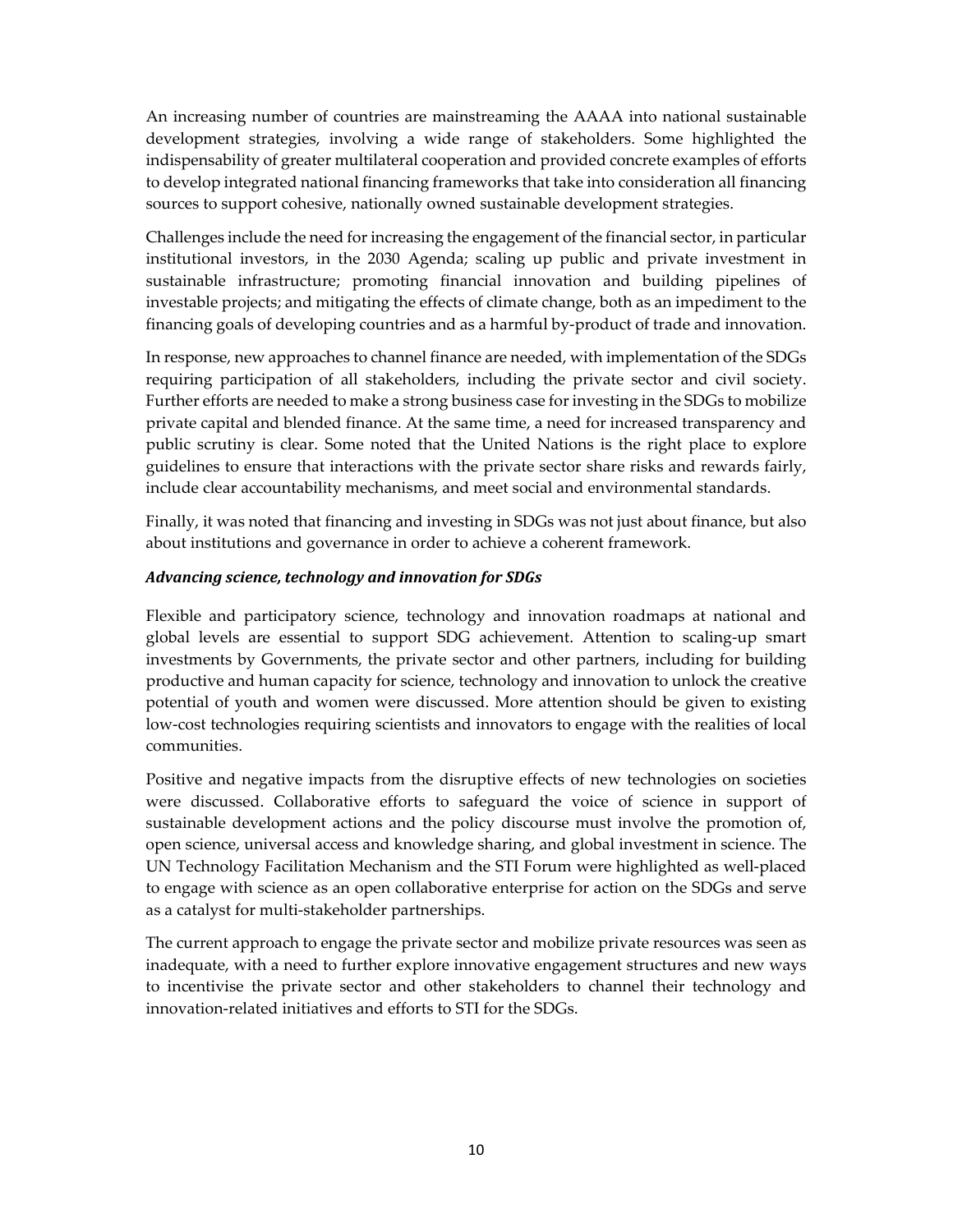# **6. Leveraging interlinkages for effective implementation of SDGs**

The HLPF reconfirmed that the SDGs and their targets are interconnected, and these interlinkages are leveraging points for implementation. The interlinkages within the 2030 Agenda lie particularly at the target level. Leveraging interlinkages requires true political leadership, with better policy coherence and coordination as means to achieve overall objectives focused on outcomes rather than processes. A multi‐sectoral, whole‐of‐government approach is key in approaching these leverage points to foster synergies and produce concrete results in a coherent manner. Coordination of policies and actions should be further reflected in investments and budget allocations. Integrated monitoring and assessment could further support tracking progress and ensuring accountability.

Many countries shared progress in data mapping and institutional coordination as a starting point for implementation, identifying institutional collaboration needs, conducting resource assessments and reconfiguring expenditures. A number of tools such as budgetary alignment were highlighted for policy makers to address interlinkages and increase policy coherence. However, current practices in analysing interlinkages are often driven by data availability rather than necessary data. Addressing interlinkages is a task for governments as well as stakeholders, and creating awareness of the diverse data ecosystems needed to monitor progress, along with making data useful for decision making and policy implementation, presents an important challenge for all.

Notwithstanding the interlinked nature of the SDGs, the interlinked nature of the 2030Agenda with the Paris Agreement on Climate Change, the Sendai Framework for Disaster Reduction, the Vienna and Istanbul Programmes of Action, the Samoa Pathway and the Addis Ababa Action Agenda were repeatedly noted as mutually reinforcing and critical to implementation of each to be done in a complimentary manner.

# **7. Science‐policy interface and emerging issues**

Participants reflected on the importance of an inclusive science-policy interface, multistakeholder partnerships and evidence‐based policies, and the key role of science, technology and innovation in SDG implementation. The scientific community and policy makers alike must cooperate in order to implement the 2030 Agenda. The potential of the Global Sustainable Development Report was highlighted in this regard.

The importance of identifying STI capacity gaps for implementation of SDGs, in particular in developing countries was noted. It is vital to ensure that scientists are equipped with skills to engage with indigenous knowledge and freely access information and research. At national and regional levels, the science‐policy interface should be established and institutionalized following an inclusive approach that facilitates collaboration. Some suggested that STI capacity building be mainstreamed in development assistance, and research systems mobilized and steered towards development impact.

An important emerging issue that came out was migration and the effect that migration has on sustainable development as well as a strong link that needs to exist between right of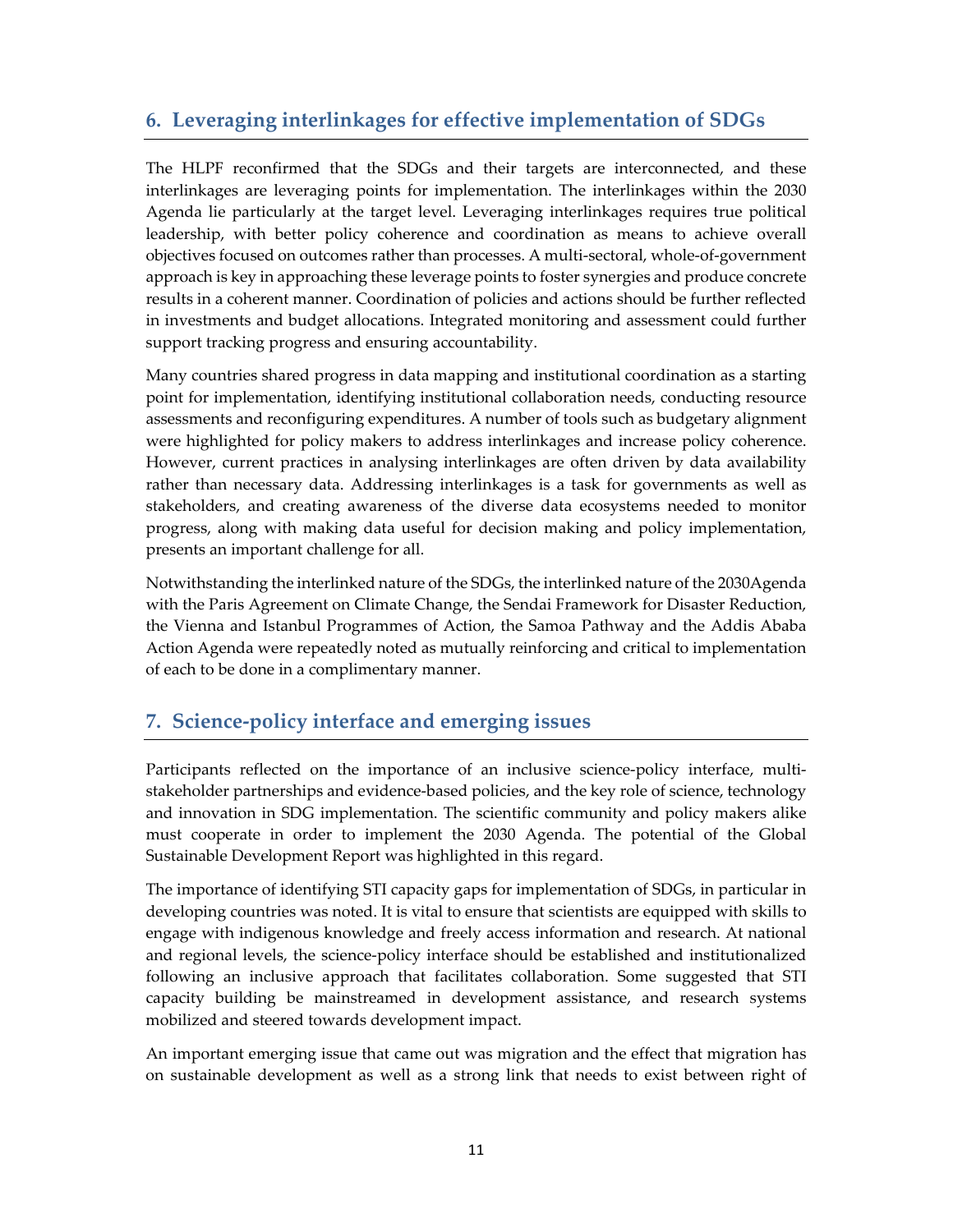migrants regardless of their status and inclusion in the recipient country societies in order to achieve social cohesion and achievement of SDGs.

## **8. Voluntary National Reviews**

During the Ministerial Segment, 43 countries presented their Voluntary National Reviews (VNRs): Afghanistan, Argentina, Azerbaijan, Bangladesh, Belarus, Belgium, Belize, Benin, Botswana, Brazil, Chile, Costa Rica, Cyprus, Czech Republic, Denmark, El Salvador, Ethiopia, Guatemala, Honduras, India, Indonesia, Italy, Japan, Jordan, Kenya, Luxembourg, Malaysia, Maldives, Monaco, Nepal, Netherlands, Nigeria, Panama, Peru, Portugal, Qatar, Slovenia, Sweden, Tajikistan, Thailand, Togo, Uruguay and Zimbabwe.

Overwhelmingly, the national preparations were considered extensive and impactful, a welcome tool to keep momentum on implementation efforts, in part due to strong commitment from the highest levels of Government ‐ a commitment illustrated as well by the level of representation of the VNRs, at the ministerial level or above. A strong show of political leadership and messaging of the importance attached to the HLPF as the key global venue for reviews and shared learning was evident.

Common threads across the VNRs included the importance of bringing all stakeholders together in a joint, multi‐stakeholder, whole‐of‐society approach to implementing the SDGs. While there are different approaches on how to do this, it was central to create ownership at all levels, including with the individual citizens to create and sustain momentum for implementation and monitoring of the agenda.

Policy-making for the SDGs could become more effective, for instance through active political commitment and engagement of community and traditional leaders, opinion leaders, the media and political leaders to address the social, economic and environmental challenges faced by the countries. The reviews shared examples of how coordination between and among government agencies and civil society organizations can be strengthened. The necessity to nationalize and localize the 2030 Agenda, in order to create true ownership of the agenda by all stakeholder groups was stressed, requiring closer and more effective information flows and partnerships with development partners including UN on the one hand, and more responsibility taken at the local and community levels as well as by individual citizens on the other. There is a need to create incentives for the strengthened participation of sub-national and local levels of government, recognizing that many are already actively engaged in implementing the SDGs.

Identifying interlinkages among the SDGs and within SDGs at target level was critical and should translate into the policy making, budgeting and institutional structures and processes at national and sub‐national levels. This was seen as an important principle that should also guide multilateral cooperation in order to ensure effective cooperation and policy coherence. Political will should be reflected in active measures towards achieving a whole‐of‐ government approach, as integrated, coordinated actions will be a key to break sectoral siloes and to avoid duplication, policy incoherence and ultimately achieve sustainable development.

In their pursuit towards more inclusive, sustainable societies, countries committed to focusing more on youth, and including disadvantaged and marginalized groups, in order to ensure that no one is left behind. While countries stressed their willingness and active engagement in international development cooperation (both North-South, South-South and multilateral) to